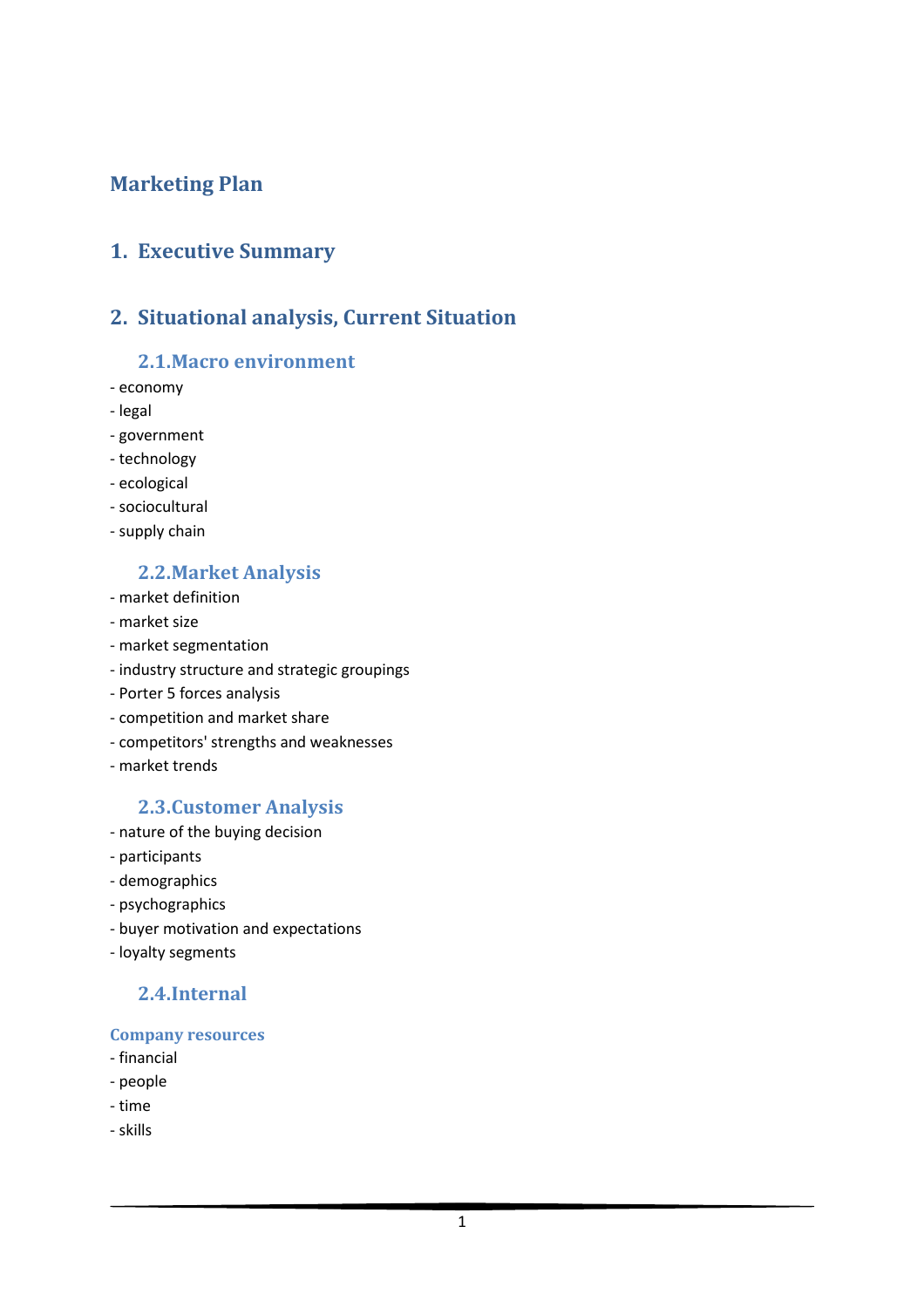#### **Objectives**

- mission statement and vision statement
- corporate objectives
- financial objective
- marketing objectives
- long term objectives
- description of the basic business philosophy
- corporate culture

# 3. Opportunities / Issue Analysis - SWOT Analysis

### 3.1.Marketing research

information requirements research methodology research results

### 3.2.Summary of Situation Analysis

- external threats
- external opportunities
- internal strengths
- internal weaknesses
- Critical success factors in the industry
- our sustainable competitive advantage

# 4. Marketing Strategy

#### 4.1.Segmented marketing actions and market share objectives

by product, by customer segment, by geographical market, by distribution channel.

## 4.2.Marketing Strategy – Product

product mix product strengths and weaknesses perceptual mapping product life cycle management and new product development Brand name, brand image, and brand equity the augmented product product portfolio analysis B.C.G. Analysis contribution margin analysis G.E. Multi Factoral analysis Quality Function Deployment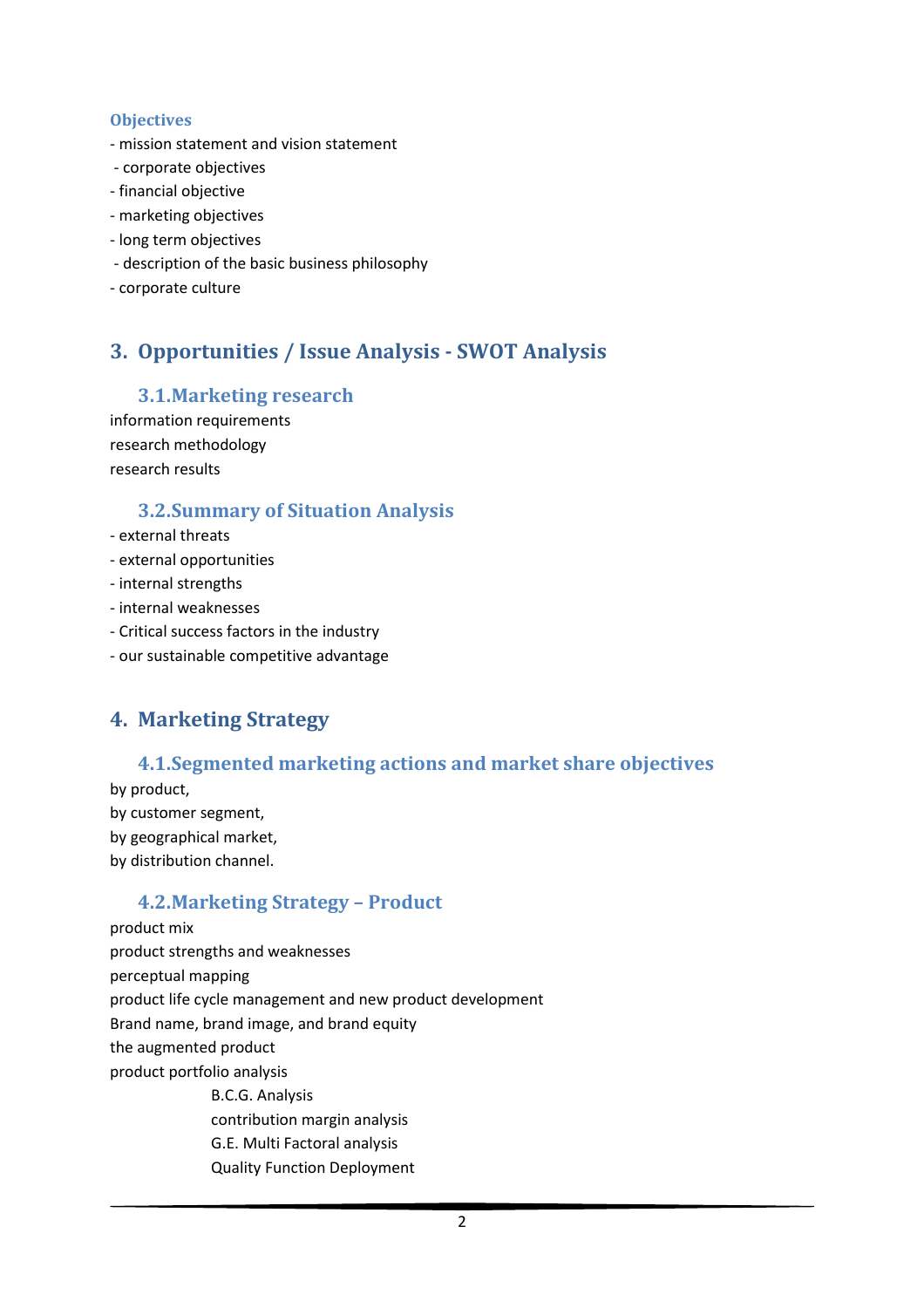## 4.3.Marketing Strategy – Price

pricing objectives pricing method (eg.: cost plus, demand based, or competitor indexing) pricing strategy (eg.: skimming, or penetration) discounts and allowances price elasticity and customer sensitivity price zoning break even analysis at various prices

## 4.4.Marketing Strategy – promotion

promotional goals promotional mix advertising reach, frequency, flights, theme, and media sales force requirements, techniques, and management sales promotion publicity and public relations electronic promotion (eg.: Web, or telephone) word of mouth marketing (buzz) viral marketing

## 4.5.Marketing Strategy – Distribution

geographical coverage distribution channels physical distribution and logistics electronic distribution

# 5. Implementation

## 5.1.Personnel requirements

assign responsibilities give incentives training on selling methods financial requirements